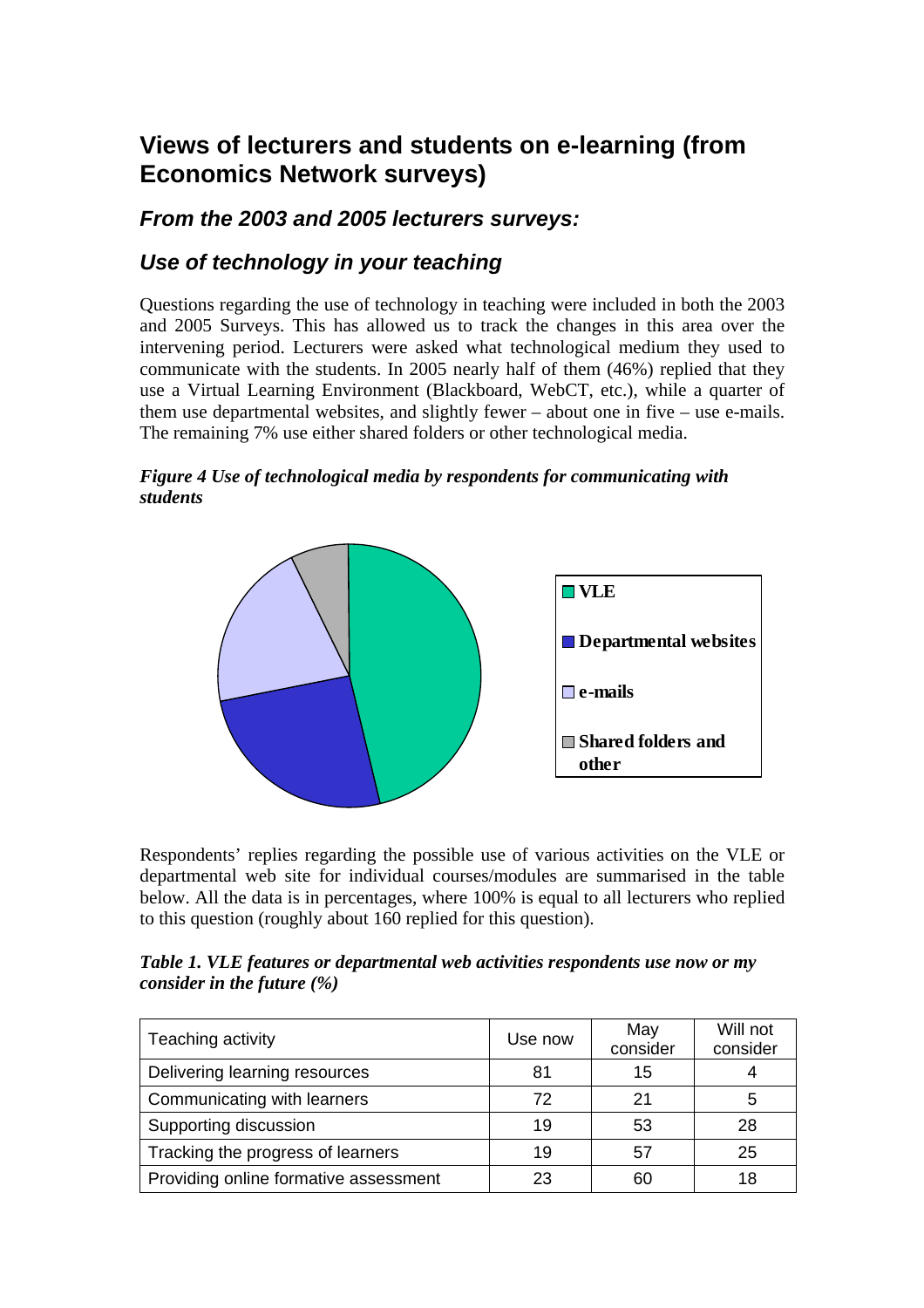| Conducting online summative assessments  |    | 58 |    |
|------------------------------------------|----|----|----|
| Collecting student submissions           | 16 | 64 |    |
| Supporting peer or self-assessment       |    |    | 33 |
| Supporting personal development planning |    | 59 | 34 |

Comparing these data to the results of 2003 survey, there has been a significant increase in the use of technology in teaching economics. More of the lecturers are now using a VLE or departmental web sites in their teaching (58% of the respondents used it in 2003 and 87% in 2005). VLEs are also used in more creative ways: their use for communication with learners has increased from 40% to 72% and for online assessment from 17% to 23%. They are used for tracking the progress of learners, supporting PDPs, and "*providing means to do independent and self-driven studying and research*", as one of the respondents put it. Though, as we can see from the table, respondents still mostly use VLEs for delivering learning resources.

It is important for us to know not only what features of VLEs respondents are using already, but also what they are considering or not considering using in the future and why. One in six respondents use it for collecting students' submissions, while more than three out of five may consider using it for this purpose in the future. More than half of the respondents who are currently not using VLEs for various teaching activities may consider doing so in the future. About a third of respondents are not considering using a VLE to support personal development planning, peer or selfassessment or conducting online summative assessments. The main reason for that is the same as 2 years ago: time constraints. Only a few of the respondents doubt the benefits of different aspects of technology to the students.

We also asked lecturers about those aspects of technology that are available to them, but which they are currently not using and why. In their answers respondents mostly mentioned some facilities of Blackboard and WebCT that they are not using now, and agree that they could use more of them. Amongst other mentioned aspects were interactive whiteboards, personal response systems, Questionmark Perception software and short message texting. Some of the lecturers mentioned that they do not use PowerPoint slides.

Respondents provide detailed remarks about the reasons why they do not use all the facilities, available to them. These reasons could be divided into several groups:

- A. No time
	- *They are VERY time consuming and the payoff is low*
	- *No time to invest in sunk cost required*
	- *Time constraints for setting up courses*
- B. No skill
	- *Lack of development time*
	- *Need coaching to be sure which are available, as well as how*
	- *Too much investment in learning how to use for marginal gain in delivery to students over what I do at present*
- C. Technology is not reliable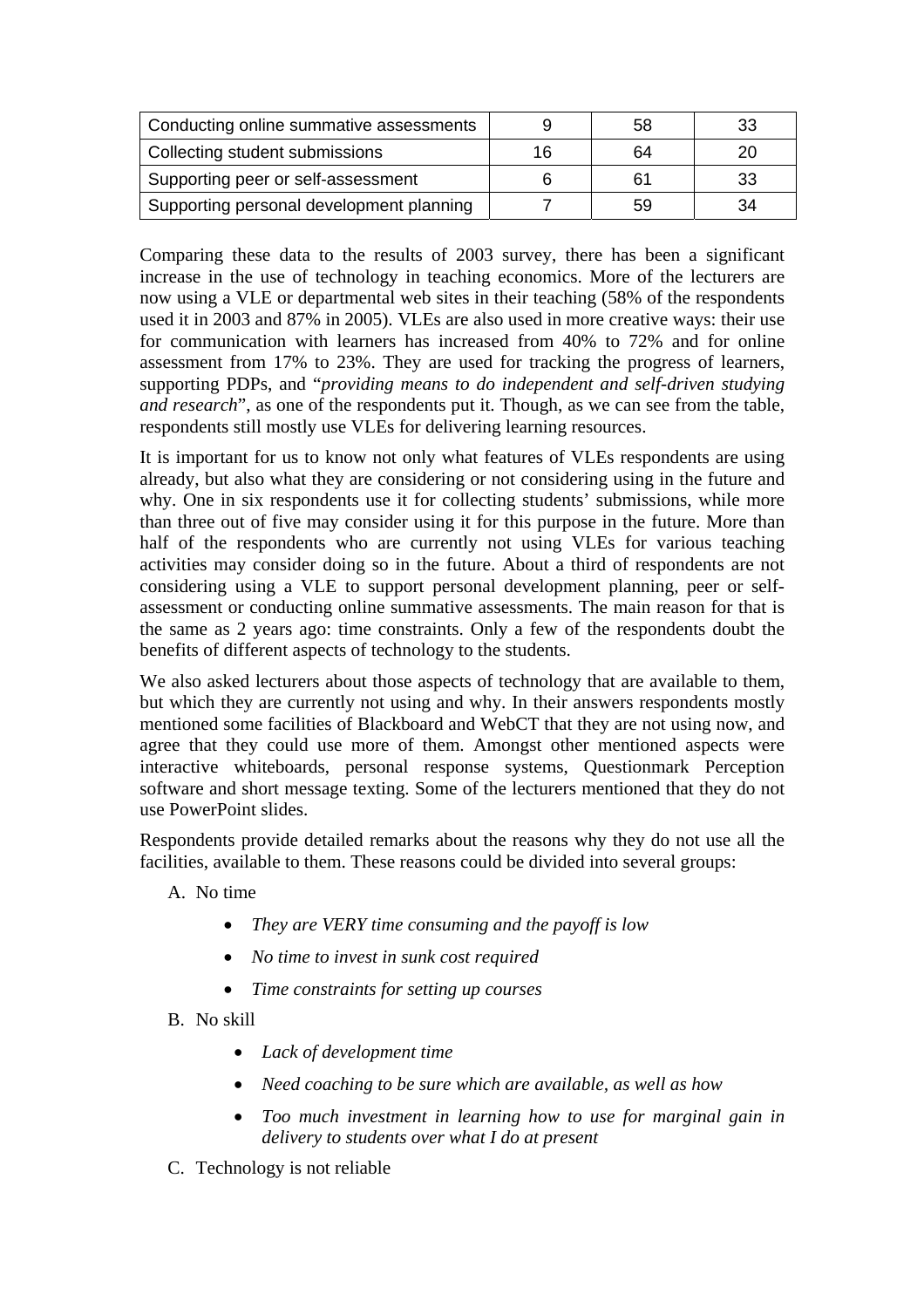- *No technical back-up*
- *Still not 100% confident of robustness of network*
- *Unreliable, does not look professional*
- D. Students don't use them
	- *Virtual office hours students ignored them*
	- *Students tend not to use them*
- E. Not impressed with it
	- *Do not find it useful*
	- *I have not found the system to be very user friendly*
	- *Learning technologies are a poor substitute for real physical contact with students*
	- *Prevents teaching and interaction*
- F. Lack of awareness of existing resources
	- *Not aware of useful materials in my area and very time consuming to create*
	- *Not sufficiently developed for math*
- G. PowerPoint is not an effective tool
	- *It doesn't enable the development of an argument*
	- *Students often disengage if classes are over reliant on PP*
	- *They deter students from taking their own notes which is very important cognitive step in the learning process*

The majority of respondents mentioned two of the suggested reasons – lack of time and skill. Providing resources that could ease the use of various aspects of technology in teaching will be one of the targets of the Economics Network in the coming year.

Given various services, which could be provided by the Economics Network in respect to the use of technology, the respondents were asked to rank their priority, with 1 as most valuable. The average ranks can be seen in Table 2.

*Table 2. Average rank of the desirable services that could be provided by Economics Network, with 1 as most valuable*

| Service                                                                                   | Rank |
|-------------------------------------------------------------------------------------------|------|
| Information about the new technologies that are available in Economics                    | 24   |
| Access to peer-reviewed learning resources                                                | 27   |
| Staff development in using new technologies to support effective learning                 | 3.1  |
| Guidelines, case studies and publications relating to the effective use of e-<br>learning | 3.2  |
| Opportunities to share ideas and experiences with colleagues                              | 3.3  |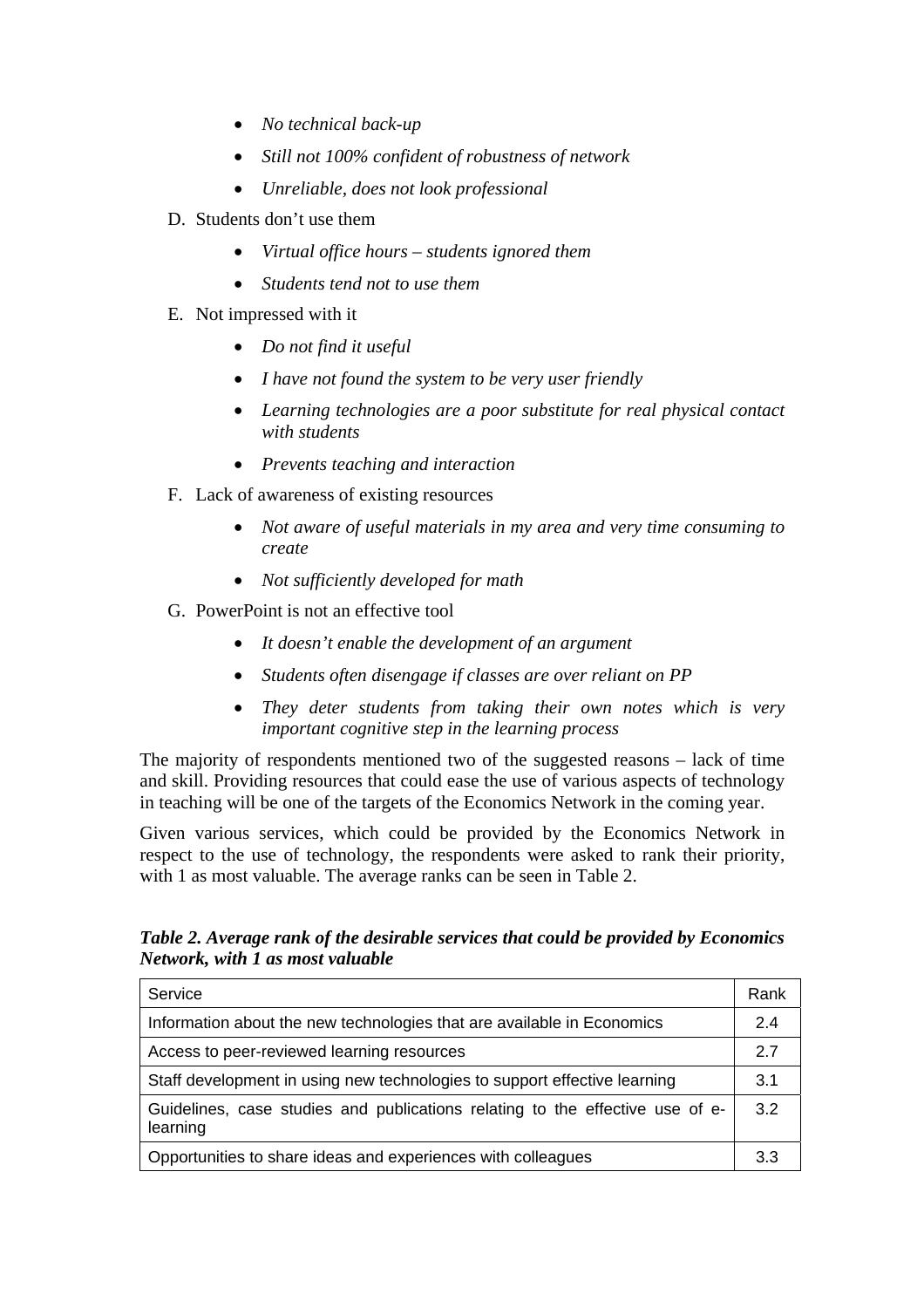Nearly half of the respondents rank provision of 'Information about the new technologies that are available in Economics' as most valuable. Slightly less valuable they find 'Access to peer-reviewed learning resources', while 'Staff development in using new technologies to support effective learning' is in third place. The Economics Network will use this information in prioritising the development of resources and provision of workshops in the coming year.

#### **From the 2007 lecturers survey**

A quarter of lecturers in the survey mention developments in technology and elearning as one of the reasons for their change in teaching practice in the last two years.

Quotes from the survey:

- *Use of one Macroeconomics computer-based learning package and one statistics computer-based learning package*
- *I am increasingly adopting a "blended learning" approach to delivery*
- *Had a graduate teaching assistant who managed to to put the weekly quizzes on WebCT despite their unusual format*
- *I have developed a particular practice over the last few years that seems to work well in the sense of pass rates and student feedback. This involves OHP slides that are also given to students in hard copy (with white space for annotation). These are available on the website in pdf form. Computer demonstrations are also made to demonstrate tasks conducted in computer workshops where students follow guide notes having observed elements of the exercise. Class exercises set by the lecturer but led by students in class. Answers are provided on the website with at least one week lag*
- *I continue to update short video clips to illustrate theory and practice*
- *I've moved to a more learner-centered teaching model. Also, use of social software: blogs, wikis, RSS, etc*
- *PPT presentations have made my teaching for this particular module more effective and, I believe, more interesting from the student's point of view. However, I have not introduced PPT for the other two modules I am teaching, as they are more analytical and, I think, using the whiteboard to derive the models' solutions step by step is a more rigorous teaching approach*
- *Provided summary lecture notes on the web*
- *We are running a pilot for the use of the turnitin plagiarism analysis software -all courses will have to use it next year Also from next year all courses are going to have to use the WebCT Vista VLE*

#### **Student's views on e-learning**

In our 2006 survey we ask students how effective they have found online learning in supporting their learning and how the effectiveness could be improved. From the survey report: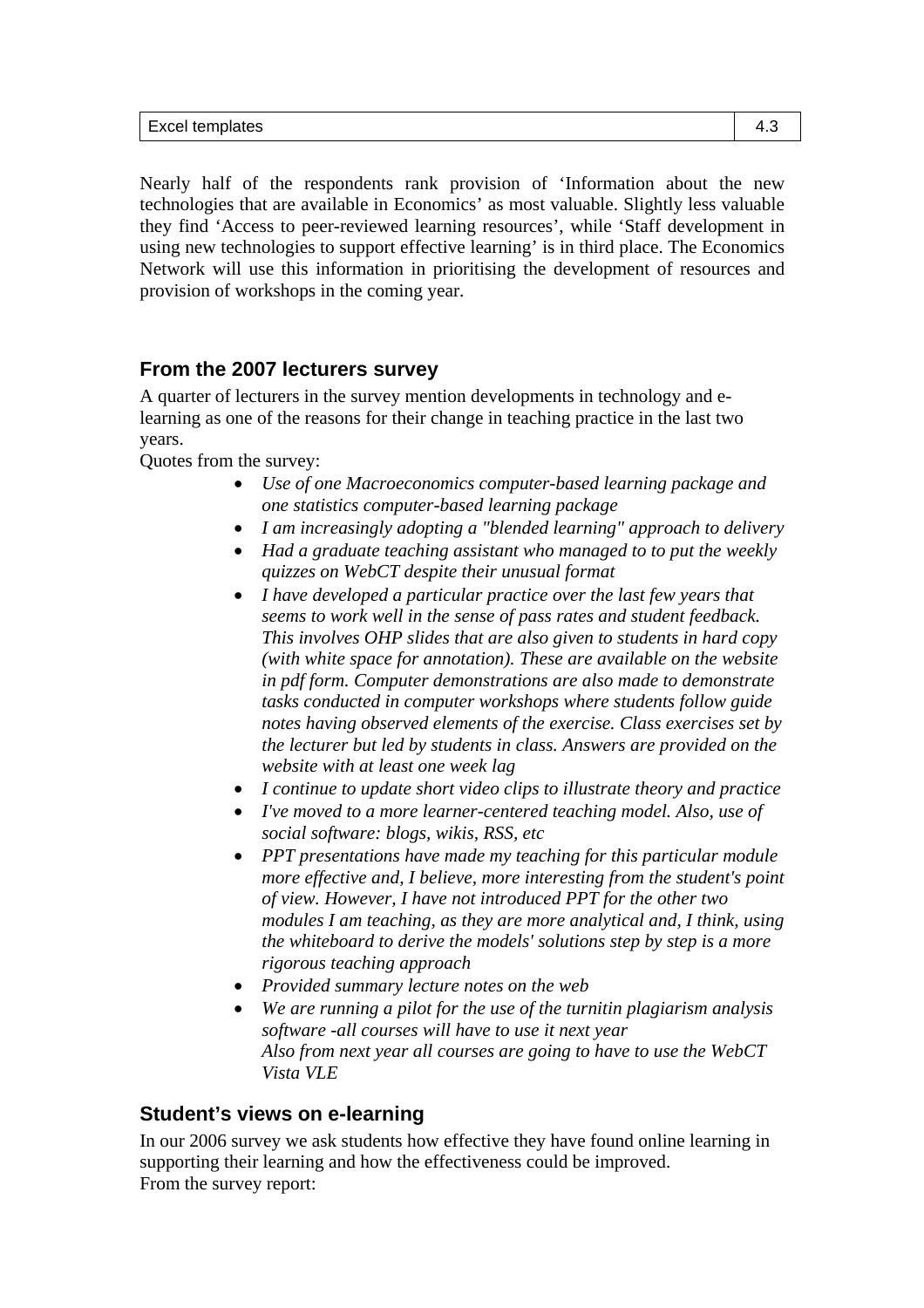## *Q13.j. – 13.n. Online learning*

The next five questions were dedicated to various types of online learning. There are many similarities in the way students' answers these group of questions.

Many forms of online learning are still unavailable to big groups of students: thus every fifth respondent didn't have online learning using the Web available and two fifth of respondents didn't have online learning using Economics software and online questions and tests (not assessed) available.

Use of Virtual Learning Environments (VLEs) is spread more widely: only less than one in ten respondents didn't have materials posted by lecturer on course VLEs or website.

At the same time VLEs are not used interactively: communication tools (e.g. discussion board) are not available to every third respondent.

More than half of those who have these forms of online learning available to them find them useful, with the exemption of communication tools in course VLEs, where the majority of 38.9% find it of some or little use.

Among the factors that affected students' replies were year of study, age and gender, choice of degree and first language. Some of these differences could be explained by the preferences of a lecturer or a department in using particular types of online learning for a particular course (year of study), some by the gender preferences in the use of online learning (other studies support this result (http://sole.ilrt.bris.ac.uk/findings.html)). Those differences though being statistically significant are not very big in absolute terms. However the differences in availability of 'Online learning using the web' and 'Materials posted by lecturer on VLEs' to the mature students of 26 and older are nearly as twice as much as for the rest of the age groups and demands further investigation. Unfortunately this group of students hasn't provided many additional comments that could clarify this issue. Among the submitted ones – "My problem was mostly with access to it, due to not living on campus and not having broadband internet at home."; "Some news could be made much more clear and more materials should be put to use."; "As I am a part time student, I often need to travel for work. I would really like to be able to attend my lectures via the web."; "I can't use it."

Potentially these striking differences in the results could be caused by the following:

A. Availability of computers – many mature students live off-campus and thus lack the access to the computers on-site; some of them may have families and other material obligations and don't own a computer; a majority of them also work to support themselves and their families and may not necessarily have a computer at work or time to use it for study.

B. Confidence in the use of computers, which may be due to lack of access. Many mature students with less experience then their younger counterparts, might lack computer skills and confidence in the use of online materials, they are not so called "digital natives" (3). Materials may be posted on a VLEs or departmental website and are available to students if they know where to look for it, but if they are not computer literate they won't be aware of these resources.

Departments ought to consider whether this affects the learning possibilities of their mature students. 'Internet Economist,' an online tutorial provided by the Economics Network may help develop students' skills and confidence with online resources: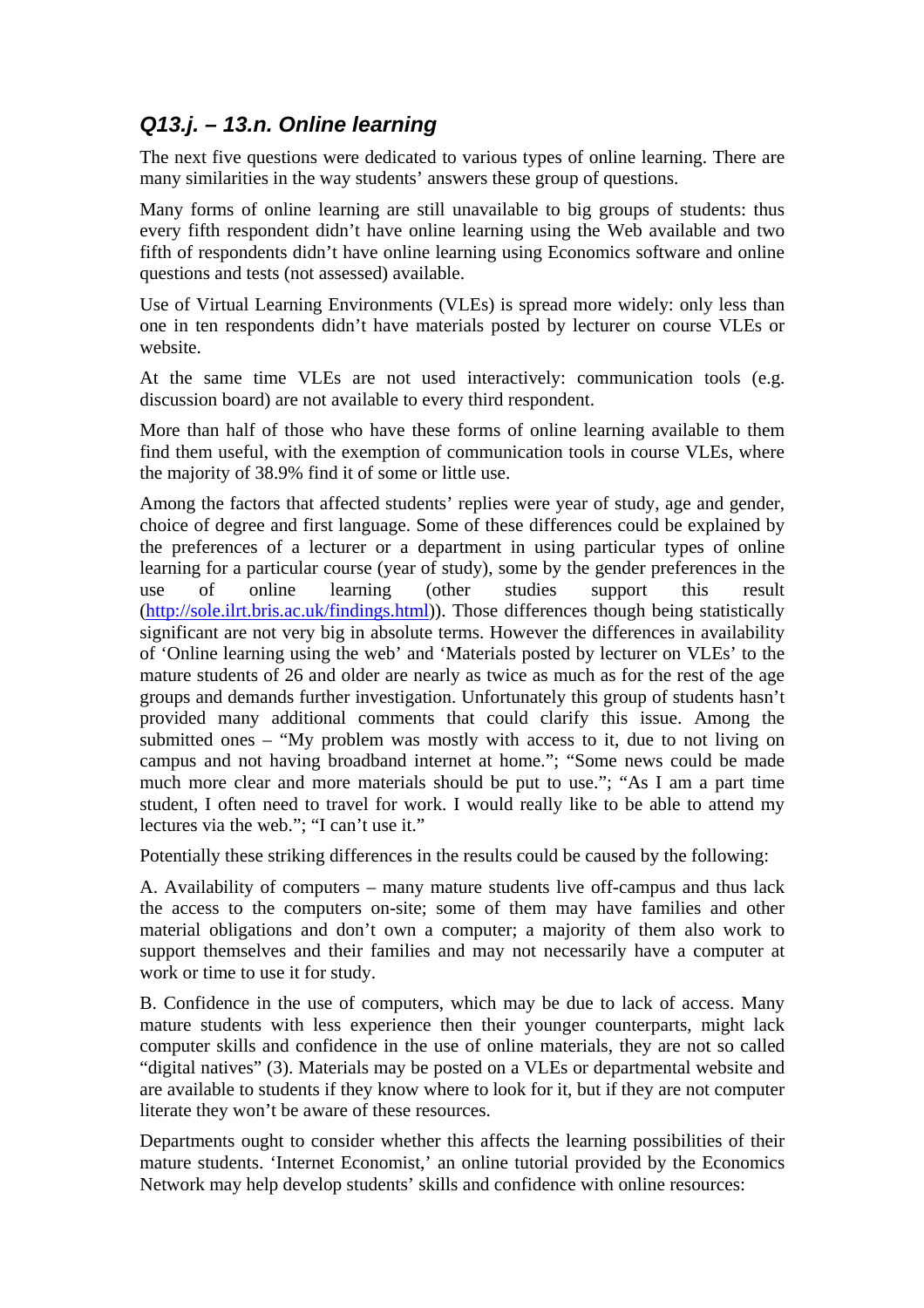

## *Q13.j. Online learning using the Web*

Half of all respondents and 62.4% of those who have it available to them, find online learning using the Web useful. There were differences in students' replies due to the year of study and age. Most positive about online learning were first and fourth year students 53.9% and 53.4% respectively (or 66.3% and 68.6% of those who were offered that type of learning). Two out of five postgraduates find it useful, although this number growth to more than three out of five if availability is taken. Differences in students' perceptions of online learning due to their age are mainly concerned with the availability of these types of activities. As previously discussed the nonavailability of online learning using the web for the mature group of students of 26 and older is double to that of other age groups and equal to 35.9%. Even those of them, who have it available, were the least positive about online learning among all age groups  $-57.7\%$  compared to 63.9% of 18–21 year olds and 60.7% of 22–25 year olds. Younger students are more accustomed to the use of computers in their everyday life and see online learning as an essential part of it, while it could be a struggle to the mature students due to the factors discussed above.

Among the students' comments: "Annoying to access."; "Can't find the exact book."; "Good depending on lecturer."; "This isn't offered but would be a great help."; "Very useful in first year, as it was interactive."; "Online learning using the Web can help me learn more."; "Online learning using the Web, because we will always use the internet to look for sorts of information any time any place. It's so useful."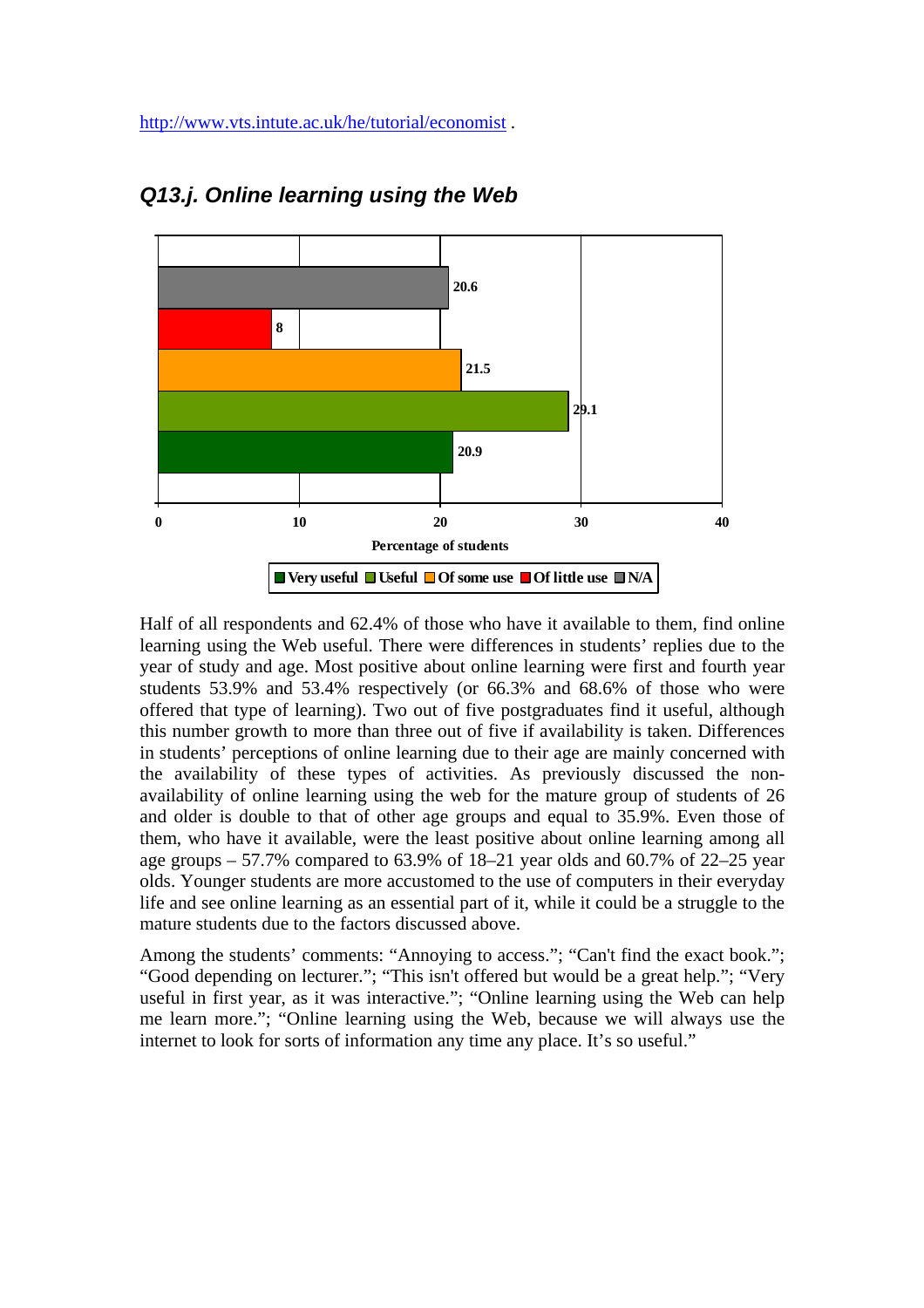*Q13.k. Online learning using Economics software*



Online learning using Economics software was not available to two out of five respondents. Those who have it available were split into two nearly equal groups of those who consider it to be useful (46.6%) and others, who see in it only some or little use (53.4%). Many factors were statistically significant for this question: year of study, gender, age, first language and first choice of degree.

Postgraduates were the most positive group: 58.7% of them, who have it available, find it useful. Least positive were second and third year students – 61.1% and 59.2% of those, who have it available, find it only of some or little use

Students who study Economics as their first choice were more positive then those who don't  $-48.7\%$  and 40.8% of those who have it available find it useful.

Females were more positive than males in finding Economics software useful: 50.7% compared to 44.4% of males.

Those with English as first language were less positive, then respondents with other first language: 45.8% versus 49.8%.

Most positive about use of software were mature students, who started university at 26 or older: 58.3% of them, who have it available, find it useful, compared to 45.1% of 18–21 year olds and 52.5 % of 22–25 year olds. This is in contrast to the respondents' answers to the previous question regarding online learning using the web, when mature students were the least positive. It could be due to the fact that all groups of students were new to the use of Economics software and have to learn it from scratch; whilst with online learning younger students were more frequent users of the web.

In the comments many students point to the lack of availability of this type of activity to them: "Haven't really used it yet."; "I don't have one at the moment, but would love to have."; "Not part of the course but I have used economic software anyway and have found it very useful."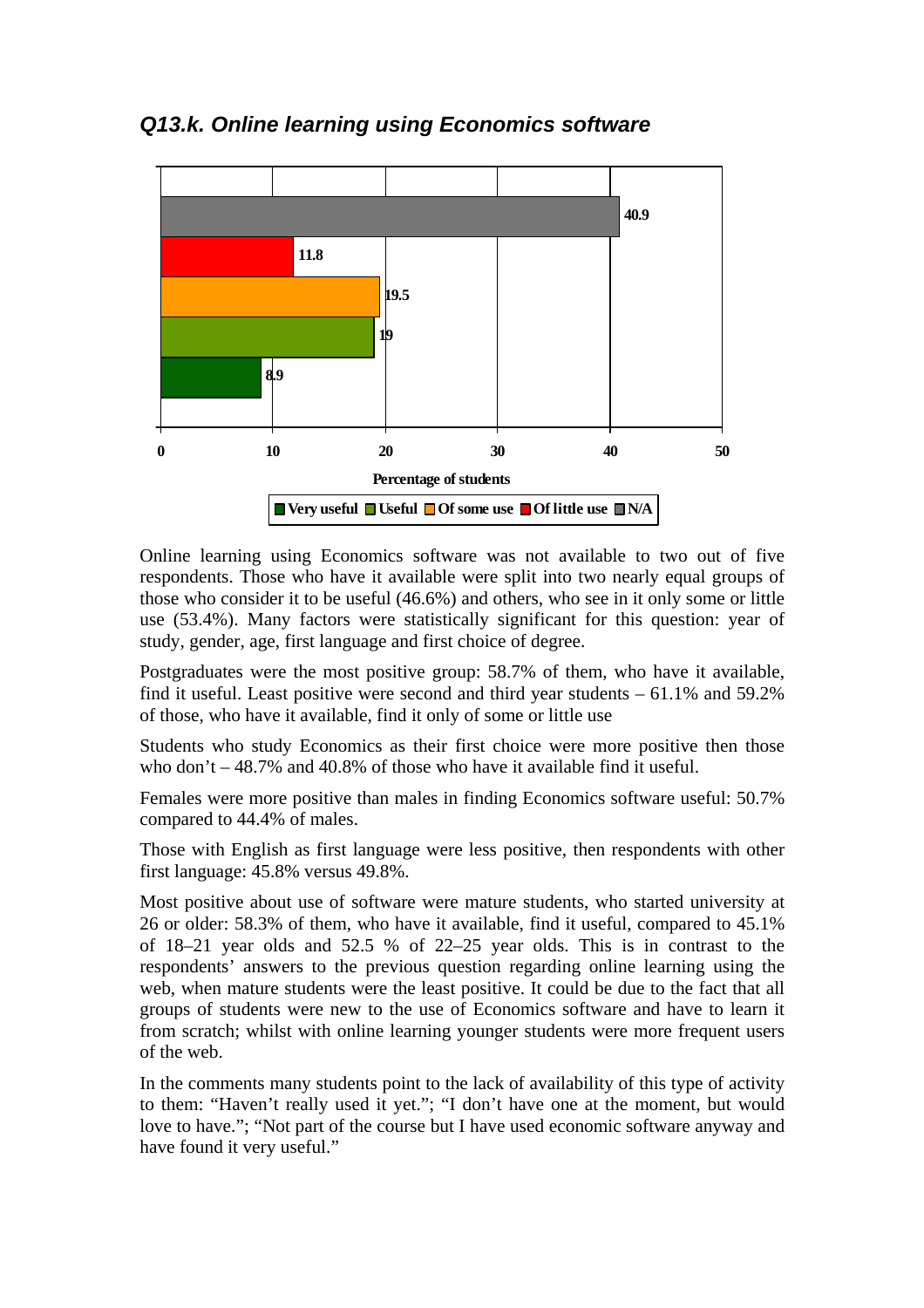The survey also included open-ended questions Q21 and Q21.a. regarding the types of Economics software being used in degrees and asks students to comment about its usefulness. They are analysed later in the report.



#### Q13.l. Online questions and tests (not assessed)

Not assessed online questions and tests were not available to 41.8% of respondents. At the same time majority of those who are offered online tests find them useful  $(54.5\%)$ .

There were differences in the answers to this question due to year of study, gender and choice. Online questions and tests were more available to the students in year one and two, who feel most positive about them (59.2% and 54.3% respectively). This type of learning was available to only 37.4% of postgraduates, but the majority of them were also positive about its usefulness.

Similar to the answers to the previous question females were more positive than males in their responses – 58.1% of females who have it available, find them useful, compared to 52.1% of males. Those who have chosen Economics as their first choice of degree were more positive about tests, than those who didn't  $-56.6\%$  and 48.3% respectively.

Students left both positive and negative comments: "Used in First year very successfully but lacking in 2nd year."; "Annoying to access."; "Available at your own leisure, came with the book."; "N/A – do not have this in my degree: not seen any."

Respondents suggest, "Online assessments to be done outside term would be useful to check on understanding of the course content."; "More online tuition with weekly questions to complete."; "Online tests are a good idea and could be used more as and when the student wants."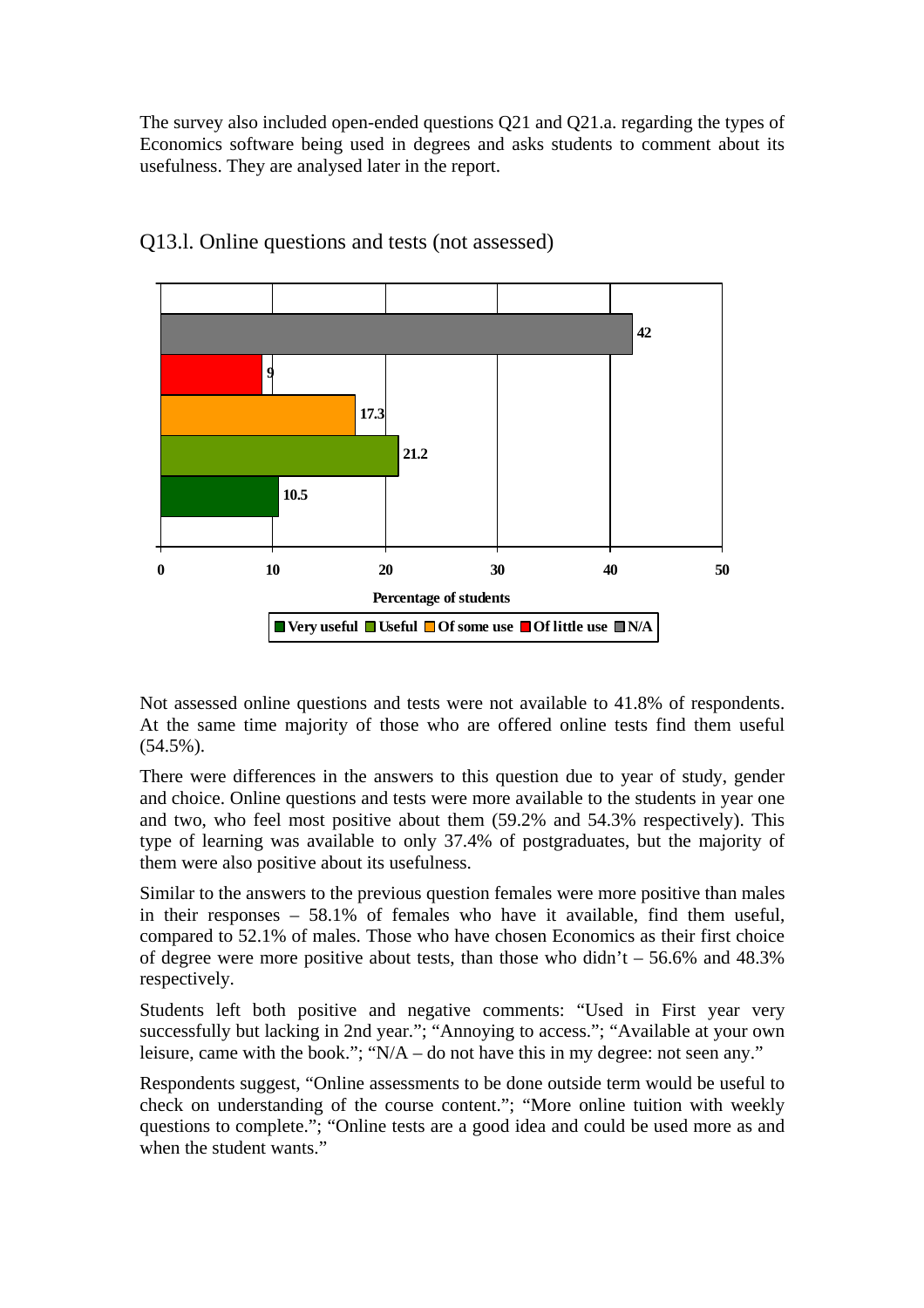### *Q13.m. Materials posted by lecturer on course VLEs (such as Blackboard or WebCT) or website*



Materials posted by lecturer on course VLEs or websites are available to 90.2% of respondents. At the same time only 67.0% of respondents replied in Q22 that their degree course make use of VLEs, so we can presume that the remaining 23.2% use materials posted by lecturer on websites. More than three quarters of them find these resources useful. There are differences in students' replies due to their year of study, age and first language.

Most positive about them were students from years one and two. More than every four out of five students in these years find materials on VLEs and websites useful. They also have the highest availability of these resources among all students groups: they are available to 93.7 % of first year students and 93.0% of second year students. The non-availability doubles to 14.7% for year 3 and to 13.3% to year four students. It is also less available to postgraduate students  $-15.9\%$  of them said that they didn't have this option.

The non-availability of materials posted on VLEs or website doubles, as already mentioned for mature students of 26 and older. It is not available to 18.8% of them, compared to 8.9% of 18–21 year olds and 8.3% of 22–25 year olds. We have previously discussed the possible reasons for this.

Students with English as a first language were more positive about this question: 86.3% of them, who have posted materials on VLEs available, find it useful, compared to 83.0% of non native English speakers.

In their comments to this question students mostly complain about resources that are not on the VLEs or website: "WebCT not used enough by some lecturers."; "Some lecturers are unwilling to post materials online, as they say it makes us lazy in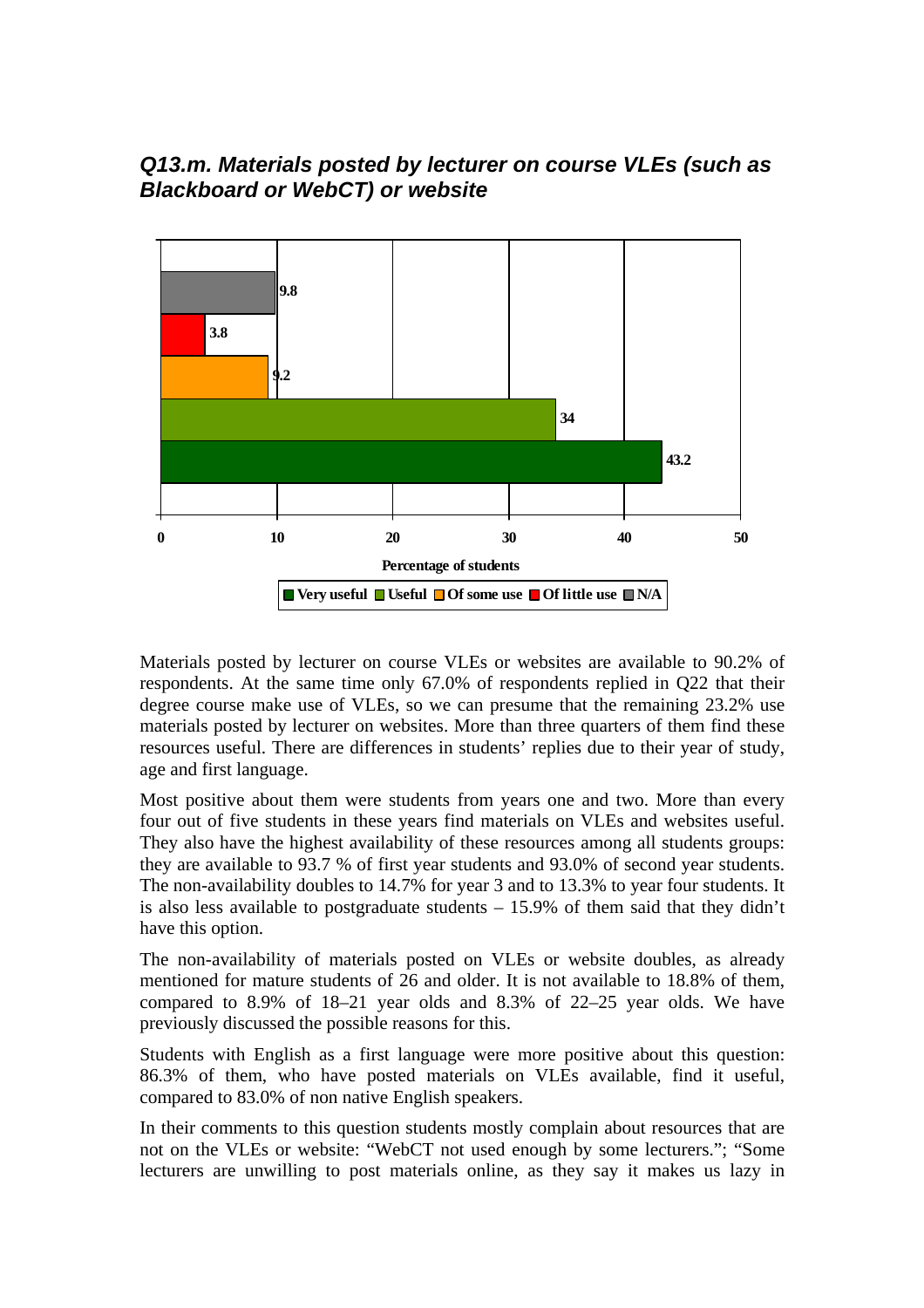lectures, but it is very difficult to write everything down and listen."; "Some lecturersvery useful, others has too little explanation or no content at all."; "There was not a lot (if any!) of extra material posted."; "Very few of the lecturers use blackboard!"; "Very useful when it is there, but some lecturers choose not to use it."

Additional students' comments on the usefulness of VLEs will be discussed later in the report.

## *Q13.n. Communication tools (e.g. discussion board) in course VLEs*

Communication tools in course VLEs were not available to one third of all respondents. Those who have them available don't find them particularly useful: three out of five find it only of some or little use. At the same time many students complain about the lack of interactivity in online learning.

There were differences in students attitudes due to their year of study, gender and age.

Communication tools were more available to students in year one and two (74.2% and 68.9% respectively) and unavailable to more than half of postgraduates and to two out of five students in year three and four.

Females were more positive about its use, than males: 46.8% of those who have tools available found them useful, compared to 37.0% of males.

Communication tools were unavailable to nearly half of the mature students of 26 and older and to a third of 18–21 and 22–25 year olds. Mature students also have a biggest proportion of those who find it of little use  $-38.6\%$ .

In their comments students either complain on the way communication tools are used, or complain that they are not available to them:

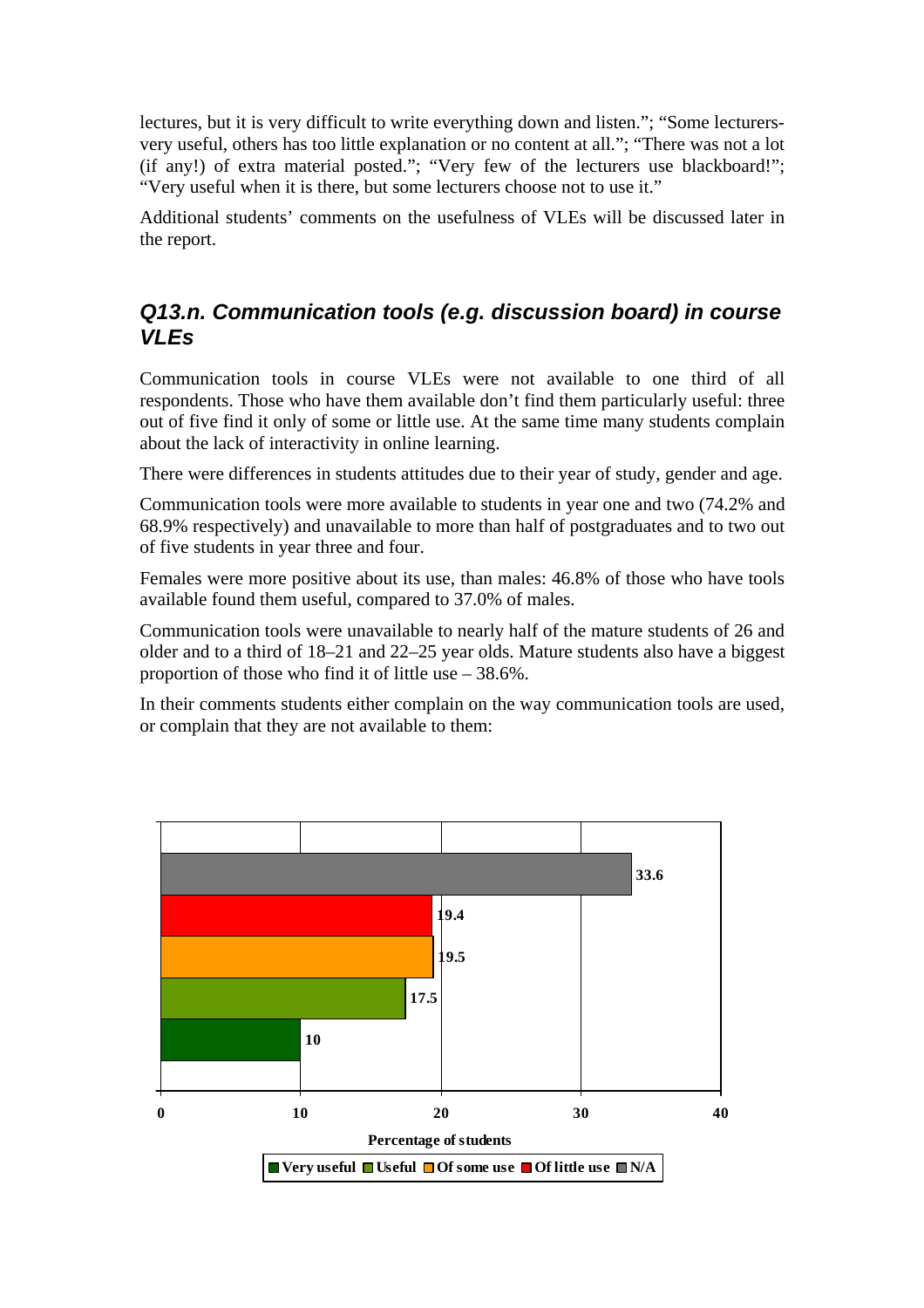"Completely useless. Most discussions are ridiculous."; "Could be useful, but is not really used by anyone."; "Little use – rarely used by course members."; "If they are available they are not useful, because I did not know how to use it."; "Of little use: Appears students don't use this much – have never seen any information. "; "Of little use, as only one lecturer used it, but when used it was useful".

**Better use of VLEs is suggested – "In the first term, we had Maths and stats, and all** lecturers put up detailed notes on blackboard for us to annotate. This made it very clear, and more importantly, meant we could pay more attention to what the lecturers were saying in lectures, rather than just copying down notes off the screen. The use of blackboard hasn't been used anywhere near as well for our Maths and econometrics subjects in term 2, and my personal performance in these subjects has suffered."

**On online assessment:** 



### *Q20.a.v. Online assessment*

More than two thirds of respondents 'Rarely or never' have this type of assessment. It is used more often in year one, than in any other year: one in eight use it frequently and a quarter use it occasionally; more than 80.0% of students in year three, four and postgraduates 'Rarely or never' have it in their course. Students' comments include: "Online assessments to be done outside term would be useful to check on understanding of the course content."; "More online test with feedback and maybe an example of what a model answer would consist of."; "In a module in previous years, online tests were set every couple of weeks. These were not assessed but were obligatory and helped enormously as it encouraged you to look over previous work and gave more practice questions. This was than marked and the assessment left up with practice questions to go over as exam preparation."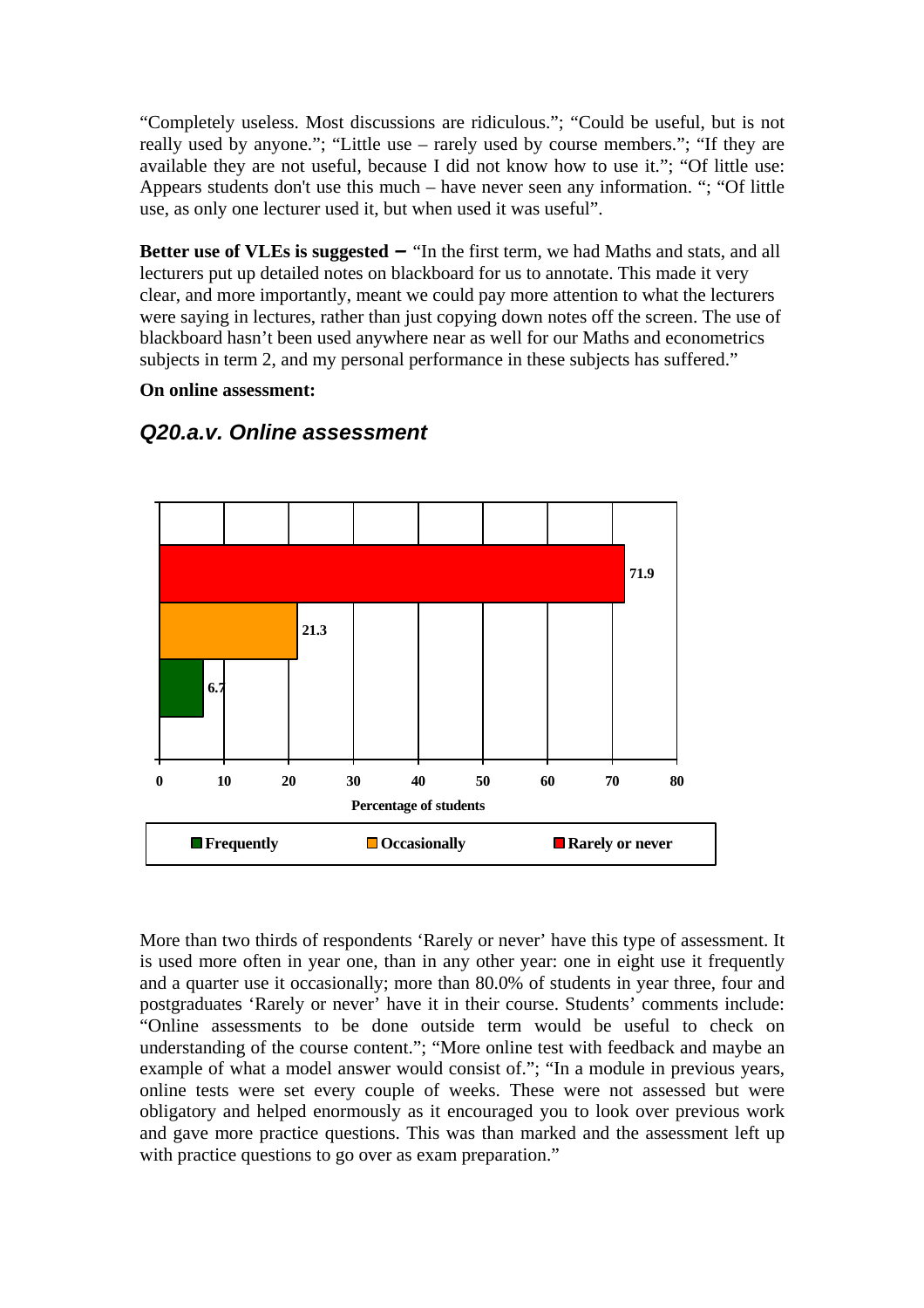### *Q21. What Economics software is used on your degree? Q21.a. Please comment on how useful you have found the use of software*

The next group of questions are dedicated to the use of information technology in Economics education. We asked students what types of Economics software are used in their degree and invited comments on its usefulness. We also asked if their degree makes use of VLEs and how effective they are in supporting their learning. We also invited their comments on how this effectiveness could be improved. This question was answered by nearly half of the respondents.

Students' comments on the usefulness of Economics software should be considered in conjunction to their answers on what software is used in their degree.

1,665 respondents answered these questions and 36.6% of them said that they didn't use any Economics software in their degree course. The majority of those who use Economics software use E views (24.0%), STATA (19.5%), SPSS (14.3%), WinEcon (9.2%), Minitab, Microfit, software from online workbooks and other unspecified software (sometimes VLEs are mentioned).

The majority of students find the use of Economics software on the course useful, though some students complain that not always enough explanations were provided.

Among the comments on Win Econ: "It is first years life saver."; "Useful, but teachers shouldn't rely on it too much."; "There are some online tests, and some summary for each topic – which I found quite useful."; "Very useful for world related exercise."

Comments on E views: "Has helped with the understanding of various econometric measures and their meaning in economic concepts."; "Very useful, although I would have liked to be taught to properly use them instead of occasionally using them in the way the teacher said."; "It is really useful, runs regressions much better than other software."

Comments on STATA: "Very useful for the analyses of microeconomic data."; "Fairly difficult to use, although you can apply statistical theory well using it."; "It is very useful, but hard to understand as a beginner."

Students' general comments on the use of software include: "Introducing Economic soft wares to student would be ideal."; "I think they should reduce course material from all modules and introduce soft wares used in investment, accountancy, and related business industries because every employer is looking for graduates with basic knowledge of the software used like Sage for accounting, Bloomberg, Style Research, Thomson One Banker and Datastream for investment."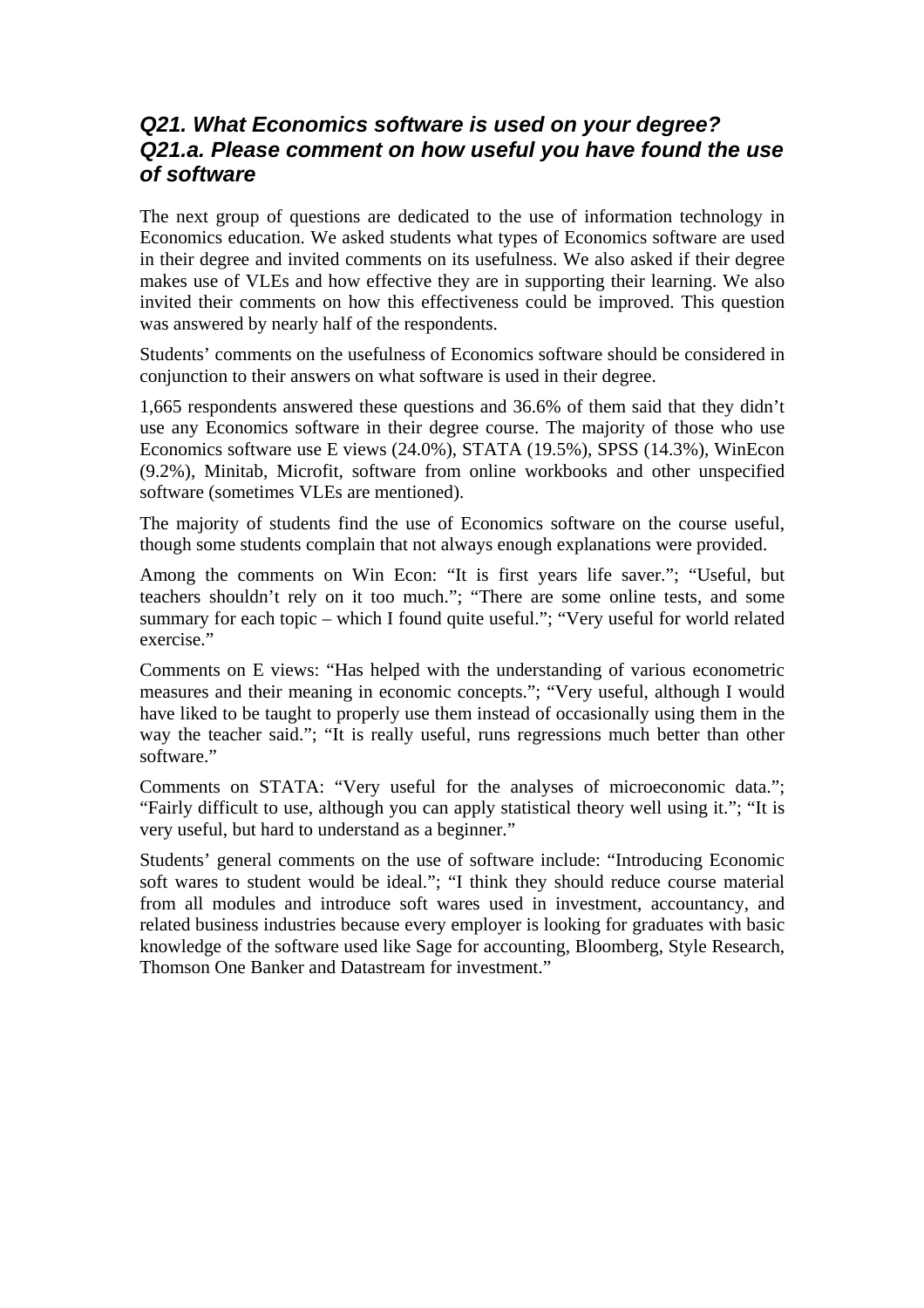### *Q22. Do the modules /units on your degree course make use of a "Virtual learning environment" (VLE), such as Web CT or Blackboard?*



Two thirds of the students use VLEs in their degree, while one third doesn't. There are differences in the way various models/units make use of VLEs due to the year of study. It's use diminishes from the first year (73.8%) to the second year (68.9%) and all the way to postgraduate courses (56.1%).

There were also statistically significant differences in the student's answers due to their age. Mature students of 26 and older however reported less positive – only 57.3% of them use a VLE in their course, compared to 67.5% of 18–21 year olds and 69.3% of 22–25 year olds. It could be that higher proportion of mature students attend universities which don't use VLEs in teaching, but this may be also due to a lower level of computer literacy of the mature students, an issue already discussed in this report.

### *Q22.a. If your course uses a VLE, comment on how effective you have found it in supporting your learning and how the effectiveness could be improved?*

This question was answered by nearly half of the respondents. Students consider VLEs to be effective tools, but the overall opinion is that it is not utilised enough – "It's as effective as lecturers make it. Some put the whole course on there – that's very useful. Others put a reading list up and that's it." Some lecturers are able to make better use of it by posting additional information and encouraging discussions, whereas others use it only as a resource for downloading lecture slides.